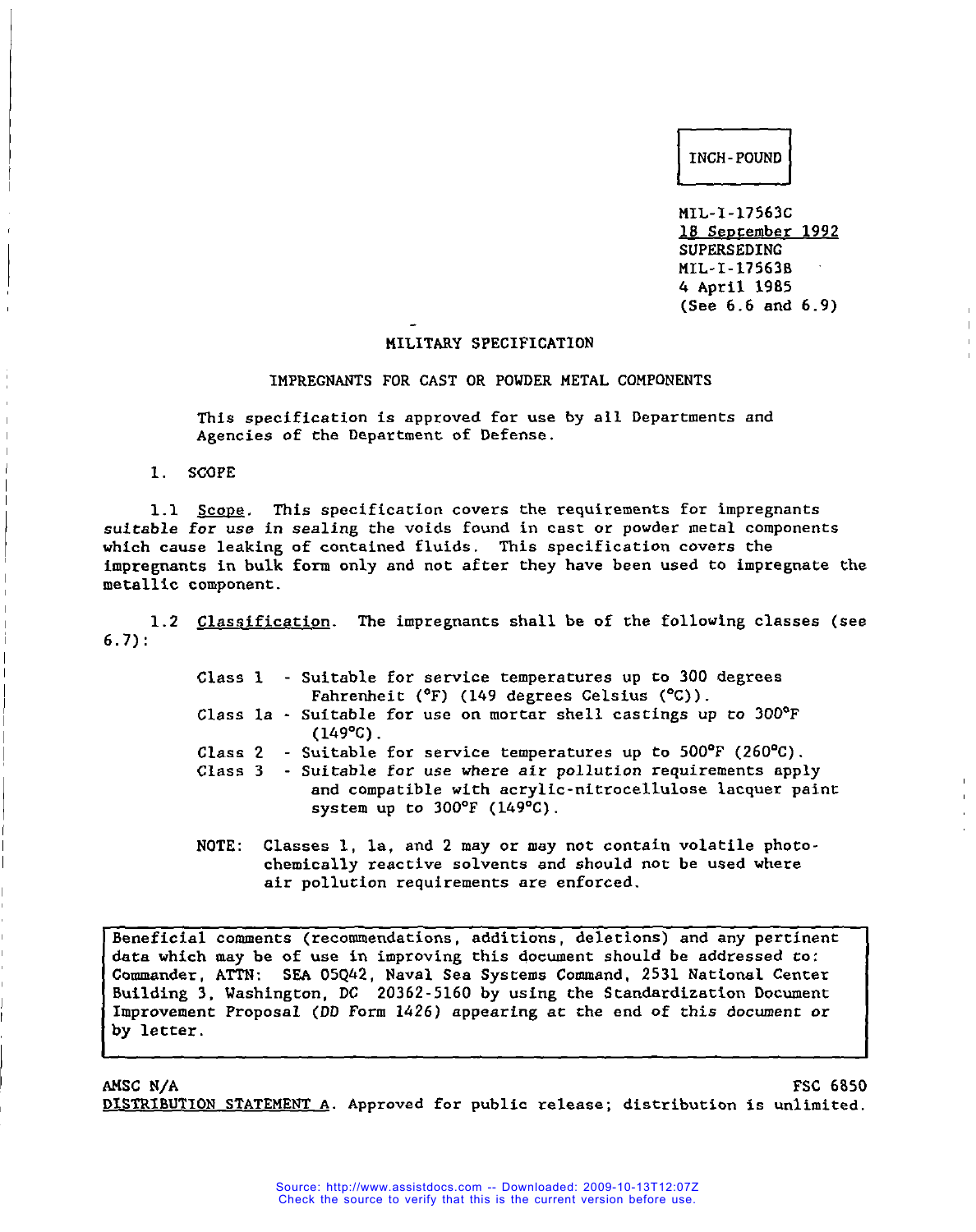# 2. APPLICABLE DOCUMENTS

اعبي ب

# 2.1 Government documents.

2.1.1 Specifications, standards, and handbooks. The following specifications, standards, and handbooks form a part of this document to the extent specified herein. Unless otherwise specified, the issues of these documents are those listed in the issue of the Department of Defense Index of Specifications and Standards (DODISS) and supplement thereto, cited in the solicitation (see 6.2)

 $\frac{1}{2}$ 

## SPECIFICATIONS

| <b>FEDERAL</b> |                                                                                                                                                           |
|----------------|-----------------------------------------------------------------------------------------------------------------------------------------------------------|
| $0 - S - 809$  | - Sulfuric Acid, Technical.                                                                                                                               |
| $P - C - 111$  | - Carbon Removing Compound.                                                                                                                               |
| P-D-680        | - Dry Cleaning and Degreasing Solvent.                                                                                                                    |
| TT-S-735       | - Standard Test Fluids; Hydrocarbon.                                                                                                                      |
| $PPP-C-96$     | - Cans, Metal, 28 Gage and Lighter.                                                                                                                       |
| PPP-P-704      | - Pails, Metal: (Shipping, Steel, 1 Through 12<br>Gallons).                                                                                               |
| MILITARY       |                                                                                                                                                           |
| MIL-E-463      | - Ethyl Alcohol (for Ordinance Use).                                                                                                                      |
| MIL-T-5624     | - Turbine Fuel, Aviation, Grades JP-4, JP-5 And<br>JP-5/JP8ST.                                                                                            |
| MIL-L-7808     | - Lubricating Oil, Aircraft Turbine Engine,<br>Synthetic Base, NATO Code Number 0-148.                                                                    |
| MIL-P-7962     | - Primer Coating, Cellulose-Nitrate Modified<br>Alkyd Type, Corrosion-Inhibiting, Fast-Drying<br>(For Spray Application Over Pretreatment<br>$Coating$ ). |
| MIL-C-8514     | - Coating Compound Metal Pretreatment, Resin-Acid.                                                                                                        |
| MIL-E-9500     | - Ethylene Glycol, Technical.                                                                                                                             |
| MIL-F-17111    | - Fluid, Power Transmission.                                                                                                                              |
| MIL-H-17672    | - Hydraulic Fluid, Petroleum, Inhibited.                                                                                                                  |
| MIL-F-18264    | - Finishes: Organic, Weapons System, Application<br>and Control Of.                                                                                       |
| MIL-L-19537    | - Lacquer: Acrylic-Nitrocellulose Gloss (For<br>Aircraft Use).                                                                                            |
| MIL-G-23827    | - Grease, Aircraft and Instrument, Gear and<br>Actuator Screw, NATO Code Number G-354, Metric.                                                            |

## STANDARDS

| <b>FEDERAL</b>    |                                                   |
|-------------------|---------------------------------------------------|
| $FED-STD-141$     | - Paint, Varnish, Lacquer, and Related Materials; |
|                   | Methods of Inspection, Sampling and Testing.      |
| $FED - STD - 313$ | - Material Safety Data, Transportation Data and   |
|                   | Disposal Data for Hazardous Materials Furnished   |
|                   | to Government Activities.                         |

2

Source: http://www.assistdocs.com -- Downloaded: 2009-10-13T12:07Z Check the source to verify that this is the current version before use.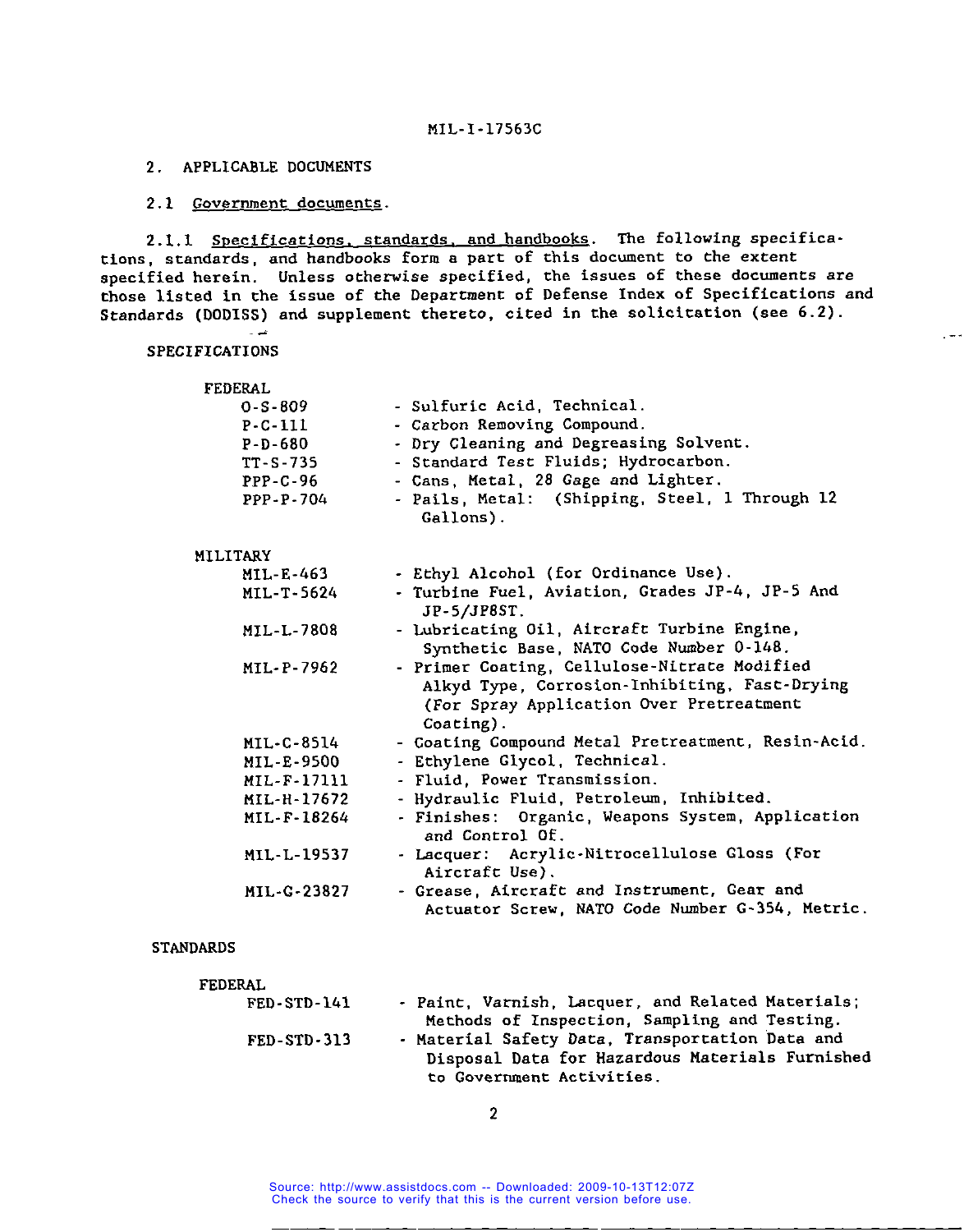|  | <b>MILITARY</b> |
|--|-----------------|
|  |                 |

 $\mathbf{I}$ 

| MIL-STD-129 | - Marking for Shipment and Storage.                 |
|-------------|-----------------------------------------------------|
| MIL-STD-276 | - Impregnation of Porous Nonferrous Metal Castings. |
| MIL-STD-286 | - Propellants, Solid; Sampling, Examination and     |
|             | Testing.                                            |

(Unless otherwise indicated, copies of federal and military specifications, standards, and handbooks are available from the Standardization Documents Order Desk, Bldg. 4D, 700 Robbins Avenue, Philadelphia, PA 19111-5094.) المرادية

2.1.2 Other Government publication. The following other Government publication forms a part of this specification to the extent specified herein. Unless otherwise specified, the issues are those cited in the solicitation.

> DEPARTMENT OF TRANSPORTATION (DOT) Code of Federal Regulations, Title 49

(Application for copies should **be** addressed to the Superintendent of Documents, U.S. Government Printing Office, Washington, DC 20402. )

2.2 Non-Government publications. The following documents form a part of this document to the extent specified herein. Unless otherwise specified, the issues of the documents which are DOD adopted are those listed in the issue of the DODISS cited in the solicitation. Unless otherwise specified, the issue of documents not listed in the DODISS are the issues of the documents cited in the solicitation (see 6.2).

> AMERICAN SOCIETY FOR TESTING AND MATERIALS (ASTM) D 910 - Standard Specification for Aviation Gasolines.

(Application for copies should be addressed to the American Society for Testing and Materials, 1916 Race Street, Philadelphia, PA 19103. )

> NATIONAL MOTOR FREIGHT TRAFFIC ASSOCIATION, INC., AGENT National Motor Freight Classification

(Application for copies should be addressed to che National Motor Freight Traffic Association, Inc., ATA TRAFFIC Dept., 2200 Mill Road, Alexandria, VA 22314. )

> UNIFORM CLASSIFICATION COMMITTEE AGENT Uniform Freight Classification Racinga, Rules and Regulations

(Application for copies should be addresaed co the Uniform Classification Committee Agent. Tariff Publication Officer. Room 1106, 222 South Riverside Plaza, Chicago, IL 60606.)

(Non-Government standards and other publications are normally available from the organizations that prepare or distribute the documents. These documents also may be available in or through libraries or other informational services. )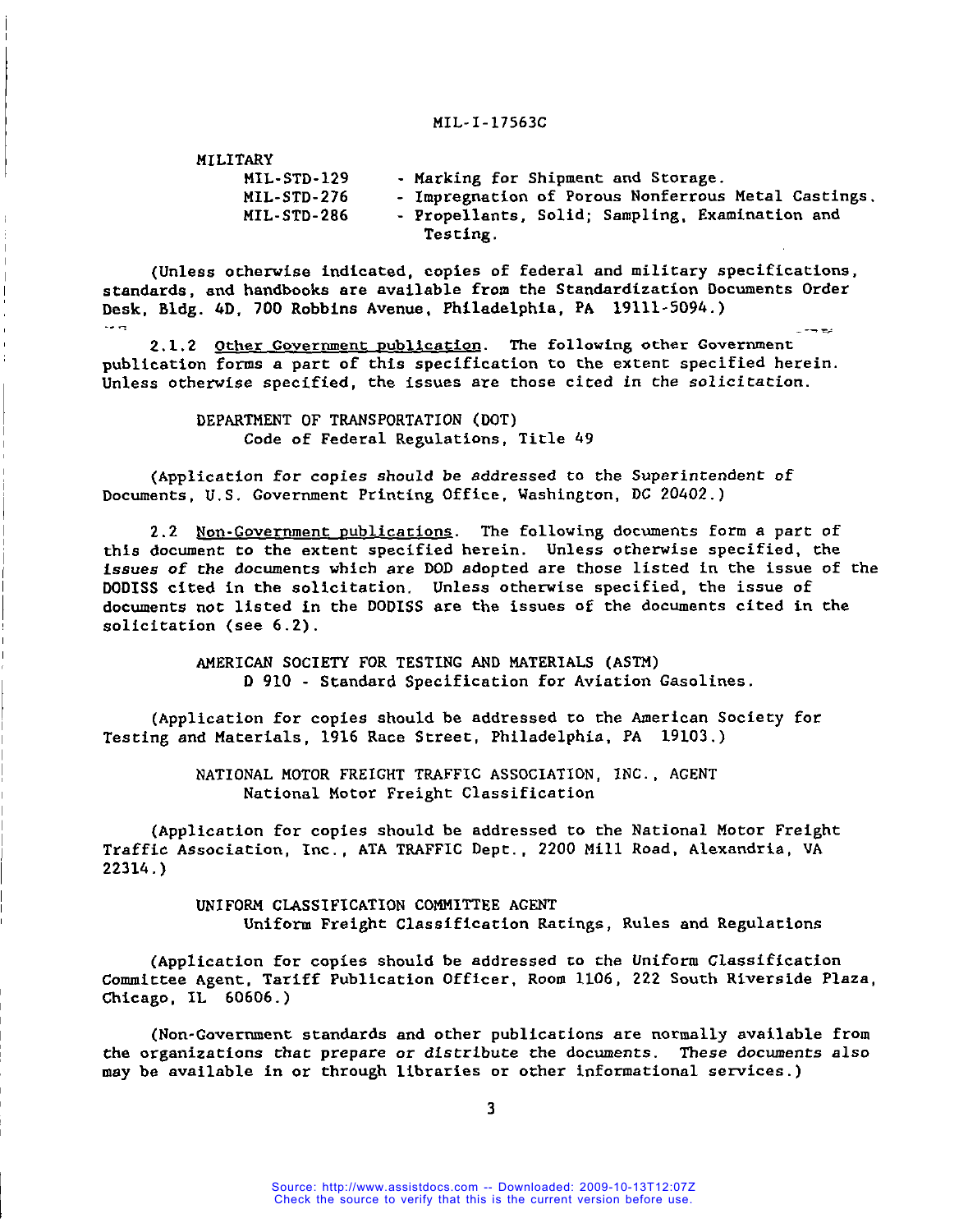2.3 Order of precedence. In the event of a conflict between the text of this document and the references cited herein, (except for related specification sheets), the text of this document takes precedence. Nothing in this document, however, supercedes applicable laws and regulations unless a specific exemption has been obtained.

3. REQUIREMENTS

3.1 Qualification. The impregnants furnished under this specification shall be products which are authorized by the qualifying activity for listing on the applicable qualified products list at the time of award of contract (see 6.4 and 4.3).

3.2 Material. Material meeting the requirements of this specification shall be nonmetallic resins capable of being cured to a hard, dense structure which when cured shall produce a solid seal throughout a casting containing 15 percent porosity.

3.3 Volatility. The impregnant shall not contain inert liquids, nor react to produce gaseous or liquid by-products, either alone or in contact with materials present. The volatile content of class 3 sealant shall consist of nonphotochemically reactive solvents. A nonphotochemically reactive solvent is any solvent with an aggregate of not more than 20 percent of its total volume composed of the chemical compounds classified below or which does not exceed any of the following individual composition limitations, referred to the total volume of solvent:

- (a) A combination of hydrocarbons, alcohols, aldehydes, esters, ethers, or ketones having an olefinic or cycloolefinic type of unsaturation: 5 percent.
- (b) A combination of aromatic compounds with eight or more carbon atoms to the molecule except ethylbenzene: 8 percent.
- (c) A combination of ethylbenzene, ketones having branched hydrocarbon structures, trichloroethylene, or toluene: 20 percent.

3.4 Weight loss. This material shall not exhibit a weight loss exceeding 3 percent nor a volume loss exceeding 10 percent after curing.

3.5 Recovered materials. Unless otherwise specified herein, all material covered by this specification shall be new and may be produced from recovered materials to the maximum extent practicable without jeopardizing the intended use. The term "recovered materials" means materials which are recovered from waste and reprocessed to become a source of raw materials, as opposed to virgin raw materials.

3.6 Pot life. When tested as specified in  $4.3.1.1$ ; the activated impregnant shall have a pot life of not less than 1 month at  $75 \pm 5$ °F (24  $\pm$  2.8°C) except for anaerobic ion cured impregnants which shall have a pot life of not less than 1 month at  $45 \pm 5^{\circ}F (8 \pm 2.8^{\circ}C)$ .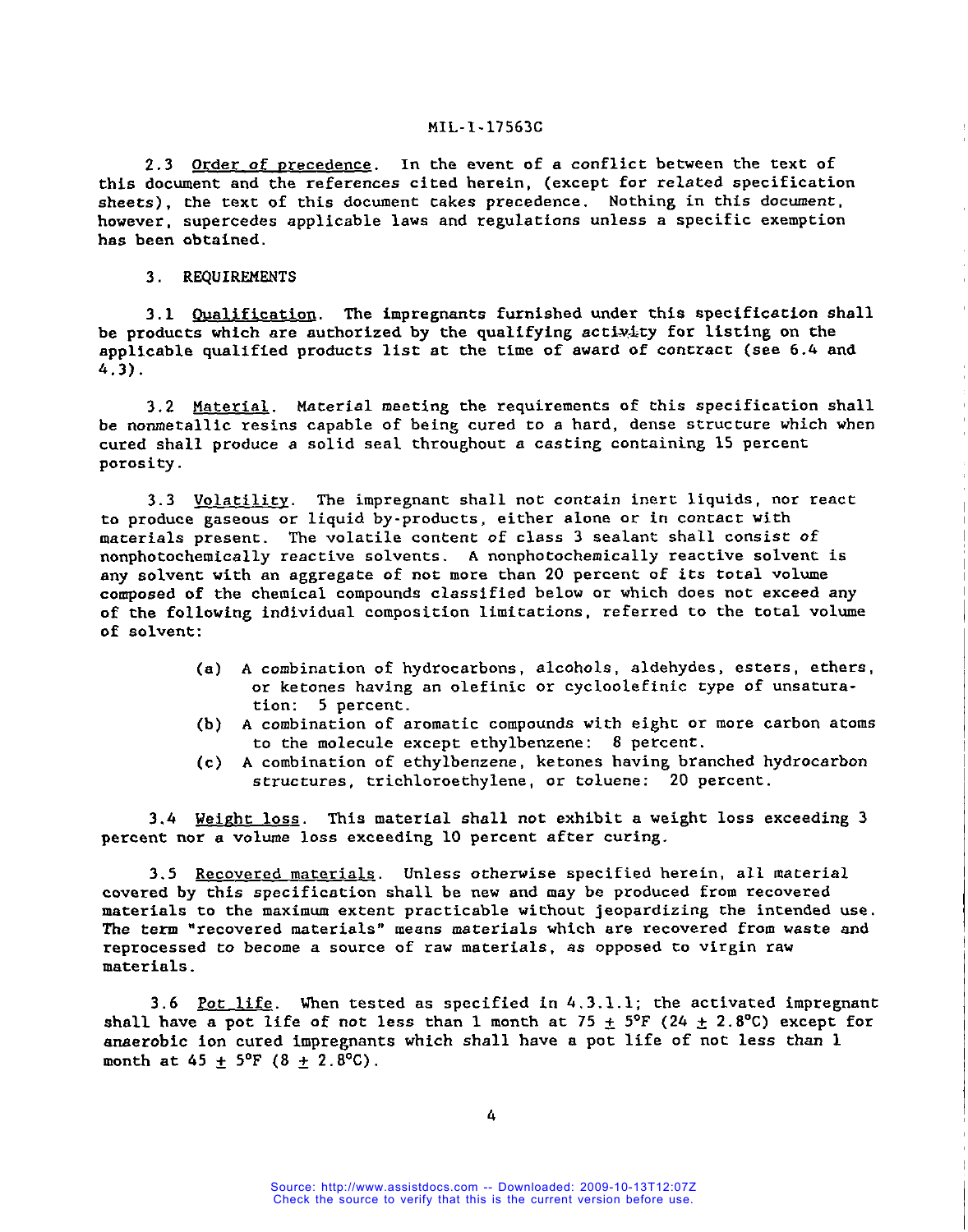3.7 Storage life. Materials in unopened containers shall be usable and meet the manufacturer's original specification at the end of one year. with aluminum, copyright aluminum, and  $z$ 

3.8 Curing. The impregnant shall cure to a hard firm mass when in contact with aluminum, copper, iron, magnesium, and zinc alloys (see 4.5.4.1). The cured material shall be free of obvious surface defects, holes, pits, and fissures. The sample with copper shall not show a greenish color. impregnated at specified in  $\alpha$  . Specified as specified in  $\alpha$ .

3.9 Leakage. Impregnated test specimens shall show no leakage when impregnated as specified in  $4.5.5.2$  and tested as specified in  $4.5.5.5$ . Leakage is indicated by a continuous flow of bubbles from within the casting.  $\alpha$  chemicals  $\alpha$  is the applicable class in table class  $\alpha$ 

3.10 Compatibility. The cured impregnant shall not be attacked by the chemicals listed in table III for the applicable class. paint **system to** chip, peel, or show loss of adhesion (see 4.6) .

3.11 <u>Effect on paint (class 3 only</u>). The cured sealant shall not cause the paint system to chip, peel, or show loss of adhesion (see 4.6). with either TNT or  $\mathbb{R}^p$  explosive shall not exceed 2.0 ml of gas (see exceeding 2.0 ml of gas (see exceeding)

 $3.13$  Filterable solids. The impregnant shall contain no filterable solid shall contain no filterable solid solid solid solid solid solid solid solid solid solid solid solid solid solid solid solid solid solid solid soli (see 4.5.2).

3.13 Filterable solids. The impregnant shall contain no filterable solids (see  $4.5.2$ ).  $\epsilon$  on the health of personnel when used for its intended purpose. Conformance purpose. Conformalize  $\epsilon$ 

3.14 Toxic products and formulations. The material shall have no adverse effect on the health of personnel when used for its intended purpose. Conformance shall be determined by a health hazard risk assessment (HHRA) in accordance with 4.8. Products meeting this requirement will be issued a letter of approval by the Naval Sea Systems Command. Letters of approval shall apply solely to those products specifically evaluated for toxicity. Formulation changes in the product shall require a re-evaluation of the product for toxicity and a new letter of approval. Approval letters will be in effect for a maximum of three years, after which, re-issue may be requested. Manufacturers shall provide a copy of the approval letter applicable to offered products to the contracting activity before the product will be accepted (see 6.2). Questions pertaining to health hazards shall be referred by the Contracting Activity to Chief, Bureau of Medicine and Surgery, Department of the Navy, who will act as an advisor to the contracting Agency.  $t_{\rm s}$  in accordance with the requirements of the  $\sim$ 

3.14.1 Hazard warning labels. A hazard warning label must be provided by the contractor in accordance with the requirements of the OSHA Hazard Communication Standard, 29 CFR 1910.1200. Specific information on implementation is included in MIL-STD-129.

3.15 Material safety data sheet (MSDS). The contracting activity shall be provided a material safety data sheet at contract award. The MSDS shall be provided in accordance with the requirements of FED-STD-313. The MSDS shall be  $6.6$ ).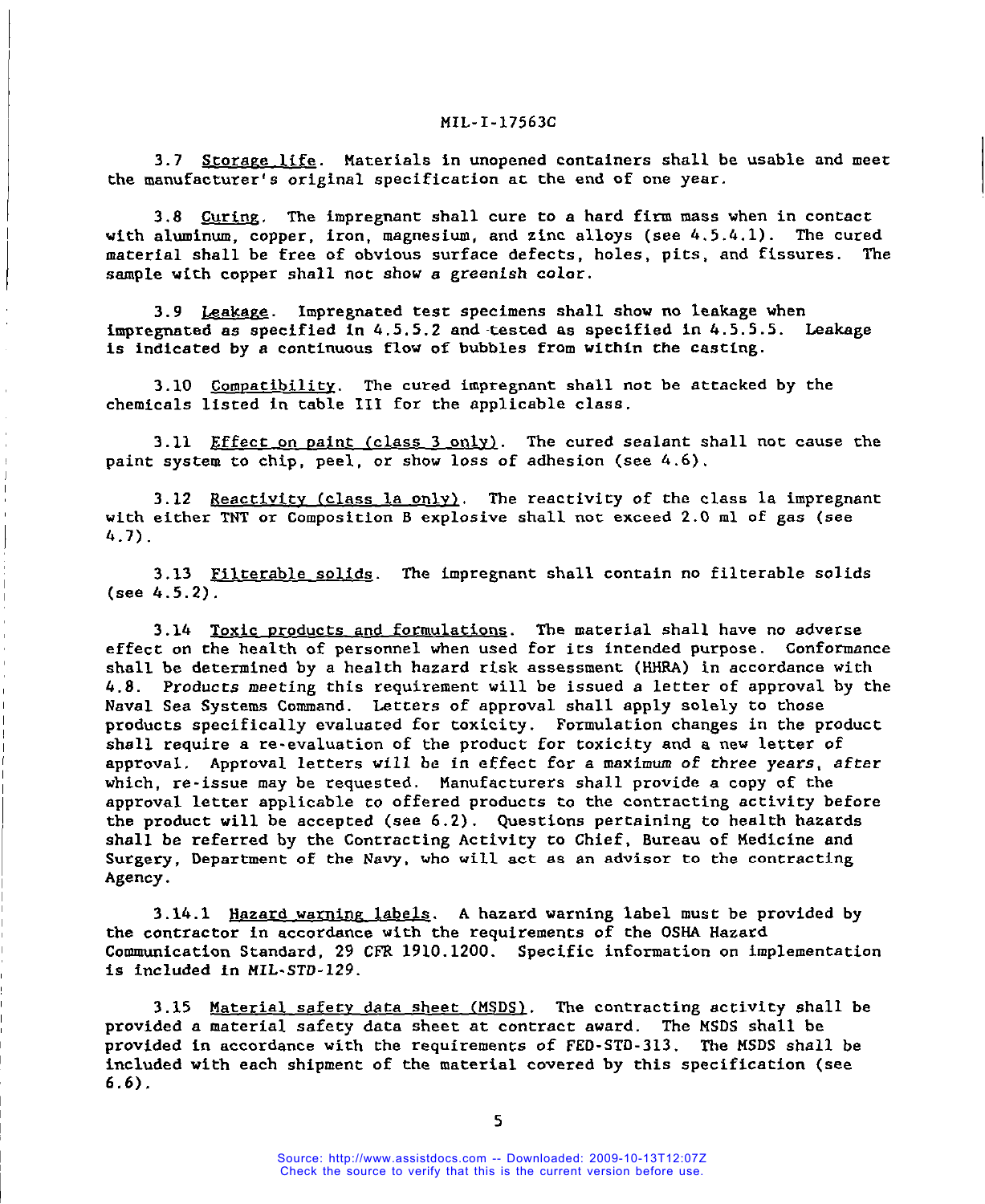# 4. QUALITY ASSURANCE PROVISIONS

4.1 Responsibility for inspection. Unless otherwise specified in the contract or purchase order, the contractor is responsible for the performance of all inspection requirements (examinations and tests) as specified herein. Except as otherwise specified in the contract or purchase order, the contractor' may use his own or any other facilities suitable for the performance of the inspection<br>requirements specified herein, unless disapproved by the Government. The Governrequirements specified herein, unless disapproved by the Government. ment reserves the right to perform any of the inspections set forth in the specification where such inspections are deemed necessary to ensure supplies and services conform to the prescribed requirements.

4.1.1 Responsibility for compliance. All items shall meet all requirements of sections 3 and 5. The inspection set forth in this specification shall become a part of the contractor's overall inspection system or quality program. The absence of any inspection requirements in the specification shall not relieve the contractor of the responsibility of ensuring that all products or supplies submitted to the Government for acceptance comply with all requirements **of the** contract. Sampling inspection, as part of manufacturing operations, is an acceptable practice to ascertain conformance to requirements, however, this does not authorize submission of known defective material, either indicated or actual, nor does it commit the Government to accept defective material.

4.2 Classification of inspections. The inspection requirements specified herein are classified as follows:

(a) Qualification inspection (see 4.3)

I

(b) Quality conformance inspection (see  $4.4$ ).

4.3 <u>Qualilfication inspection</u>. Qualification inspection shall be conducted at a laboratory satisfactory to the Naval Sea Systems Command. Qualification inspection shall consist of the examinations of  $4.3.1$ ,  $4.4$  and the tests of  $4.5\,,$ 4.6 and 4.7 including subparagraphs.

4.3.1 Material stabilitv. The impregnating material shall meet the requirements of 3.6 and 3.7 when evaluated in accordance with 4.3.1.1 and 4.3.1.2.

4.3 .1.1 Pot life test. Thermocuring materials shall be maintained for one month at 75  $\pm$  5°F (24  $\pm$  2.8°C). Anaerobic ion cured material shall be maintained, while under aeration, for one month at  $45 \pm 5$ °F (8  $\pm$  2.8°C). At the end of the month an examination for evidence of thickening, curdling, and other objectionable property changes which prevent its use for the impregnation processes shall be made and the impregnant shall be tested to show compliance with 3.8.

4.3.1.2 Storage life test. Materials in unopened containers shall be examined at the end of one year and shall meet the requirements of 3.8 and 3.9 without any altering of the sample.

4.4 Quality conformance inspection. Quality conformance inspection shall consist of the tests specified in 4.5 through 4.5.5.5.

Source: http://www.assistdocs.com -- Downloaded: 2009-10-13T12:07Z Check the source to verify that this is the current version before use.

ومسامحها والمستحدث المراجعة والمنافذة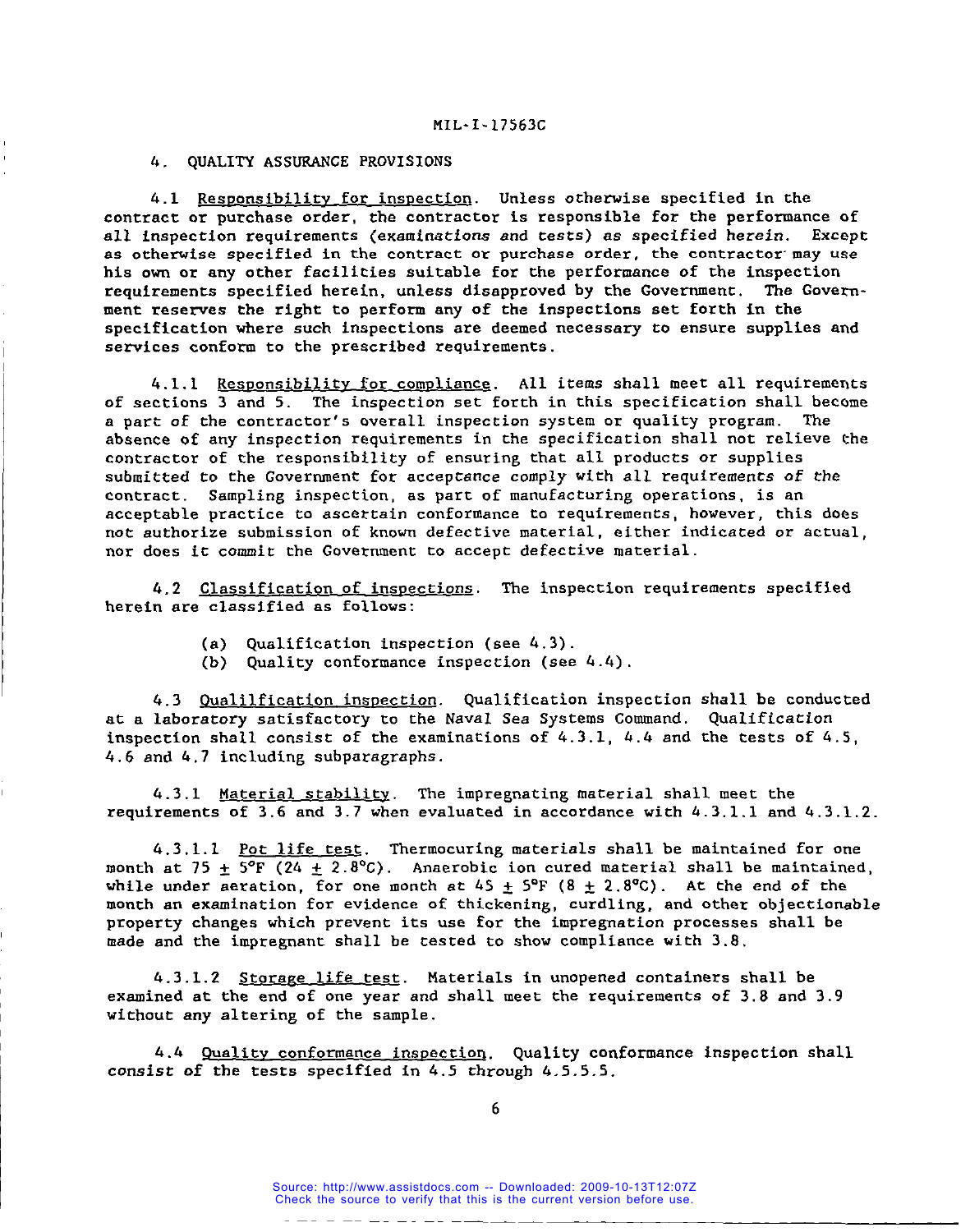#### NIL- I-17563c

4.4.1 Sampling for quality conformance inspection. Quality conformance sampling shall be as follows:

4.4.1.1 Inspection lot. A sampling **lot** shall consist of all impregnant produced in a single production run and offered for delivery at one time.

4.4.1.2 Sample for conformance to preparation for delivery. Samples of filled containers shall be randomly selected from each lot in accordance with table I to verify compliance with this specification in regard to fill, closure and marking. Each type container shall be sampled separately when shipment consists of mixed lots.

| Lot size<br>(Containers) | Number of samples |
|--------------------------|-------------------|
| $1$ to $4$               | All               |
| 5 to 50                  | 5                 |
| 51 to 90                 | 7                 |
| 91 to 150                | 11                |
| 151 to 280               | 13                |
| 281 to 500               | 16                |
| 501 to 1200              | 19                |
| 1201 to 3200             | 23                |
| 3201 to 10000            | 29                |
| 10001 to 35000           | 35                |
| 35001 and over           | 40                |

1

TABLE I. Sampling for preparation for delivery.

4.4.1.3 Examination of filled containers. Each sample (filled container) , selected as specified in 4.4.1.2, shall be examined for defects of construction of the container and closure, for evidence of leakage, and for markings as specified in MIL-STD-129. Filled containers shall also be weighed. The volume shall be established by the weight per gallon of the impregnant (see 4.5.3). Any container in the ssmple having one or more defects, or underfill, as determined by weight, shall result in the rejection of the lot. Rejected lots may be resubmitted for inspection provided the contractor has removed or repaired all nonconforming containers in the entire lot.

4.4. 1.4 Inspection of curing. A sample from one container of the resin cured per manufacturers instruction shall be examined to determine that it meets the requirements specified in 3.8.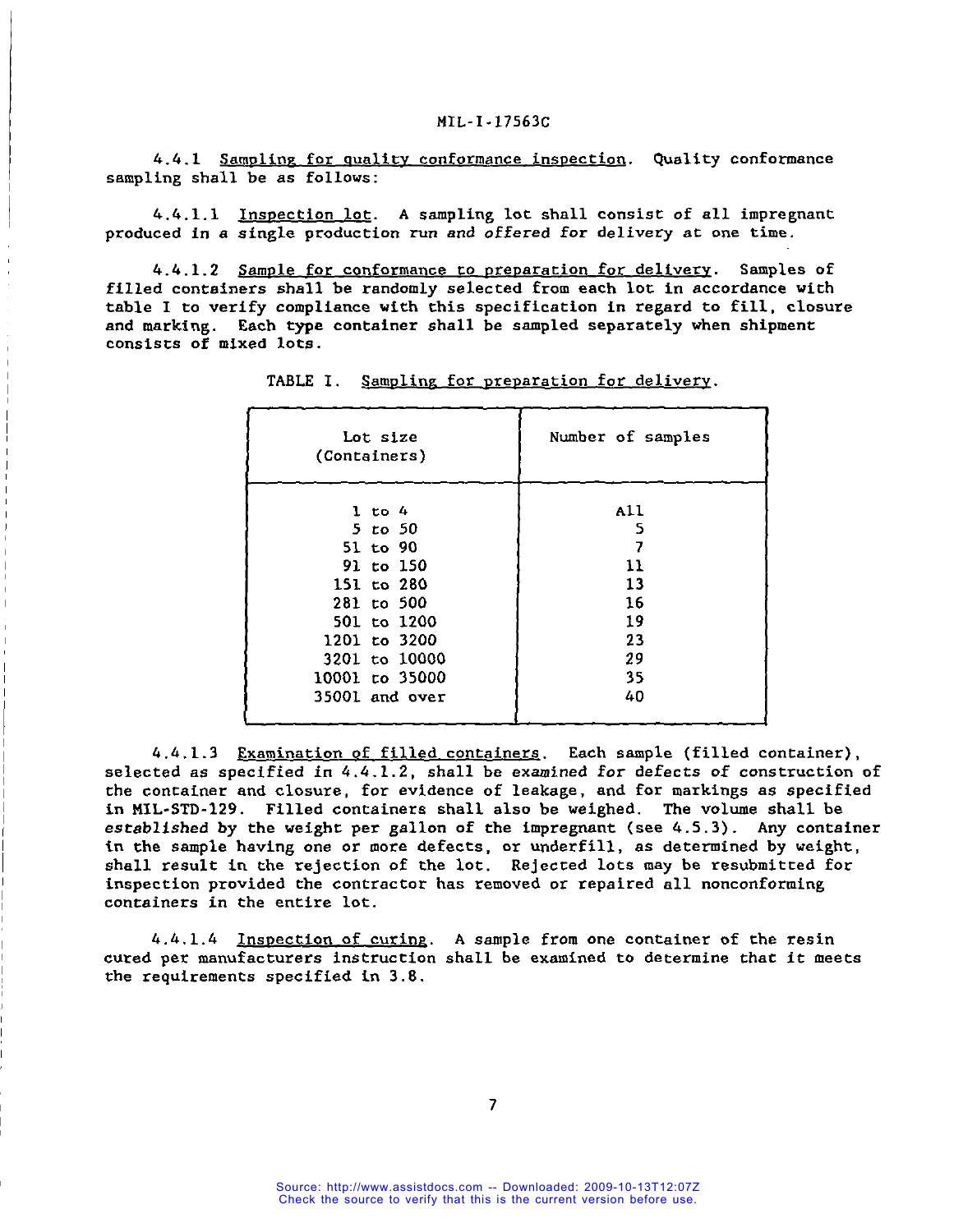4.5 Test methods.

4.5.1 Test sample. The test sample shall consist of 1 gallon (3.8 liters) of the impregnant plus the necessary activator and curing instructions supplied by the manufacturer.

4.5.2 <u>Test for filterable solids</u>. The test sample shall be drawn through a Watman No. 5 filter paper or equivalent. The filter paper shall be examined visually during and after the filtration for evidence of loading by solids.

. ..

4.5.3 Weight per gallon. The weight per gallon of the resin shall be determined according to FED-STD-141, method 4184.1.

4 .5.4 Cure tests. The impregnant shall meet the requirement of 3.8 when in contact with each of the following metals individually: aluminum, copper, iron, magnesium and zinc. The metals shall be in the form of fine dry chips. The chips shall be just covered with activated impregnant for not less than 24 hours and then cured according to the manufacturers instructions.

4.5.4.2 Shrinkage test. A sample of the material shall have its volume determined and then be cured under conditions recommended for the impregnant by its manufacturer. After cooling to room temperature, the volume of the cured material shall be measured. The change in volume, if any, shall not exceed the requirement of 3.4.

4.5.4.3 Weight loss. Not less than 5 cubic centimeters  $(cm^2)$  cm<sup>3</sup> of the activated impregnant shall be carefully weighed on an analytical balance, cured in accordance with the manufacturers instructions, and reweighed for compliance with 3.4.

4.5.5 Sealing capability tests.

4.5.5.1 Test specimens.

4.5.5.1.1 Configuration. Test specimens shall consist of a sintered metal powder cylinder, 1 inch (25.4mm) long with a nominal 3/4 inch (19.Omm) inside diameter and a 1.00 inch (25mm) outside diameter, as shown on figure 1. Specimens shall not have surfaces altered by operations such as burnishing, coining or sizing. The interconnected voids by volume (porosity) shall be 15 to 25 percent as determined by the method specified in ASTM B 328. The alloy composition of the test specimens shall conform to one of the three types as specified in table 11.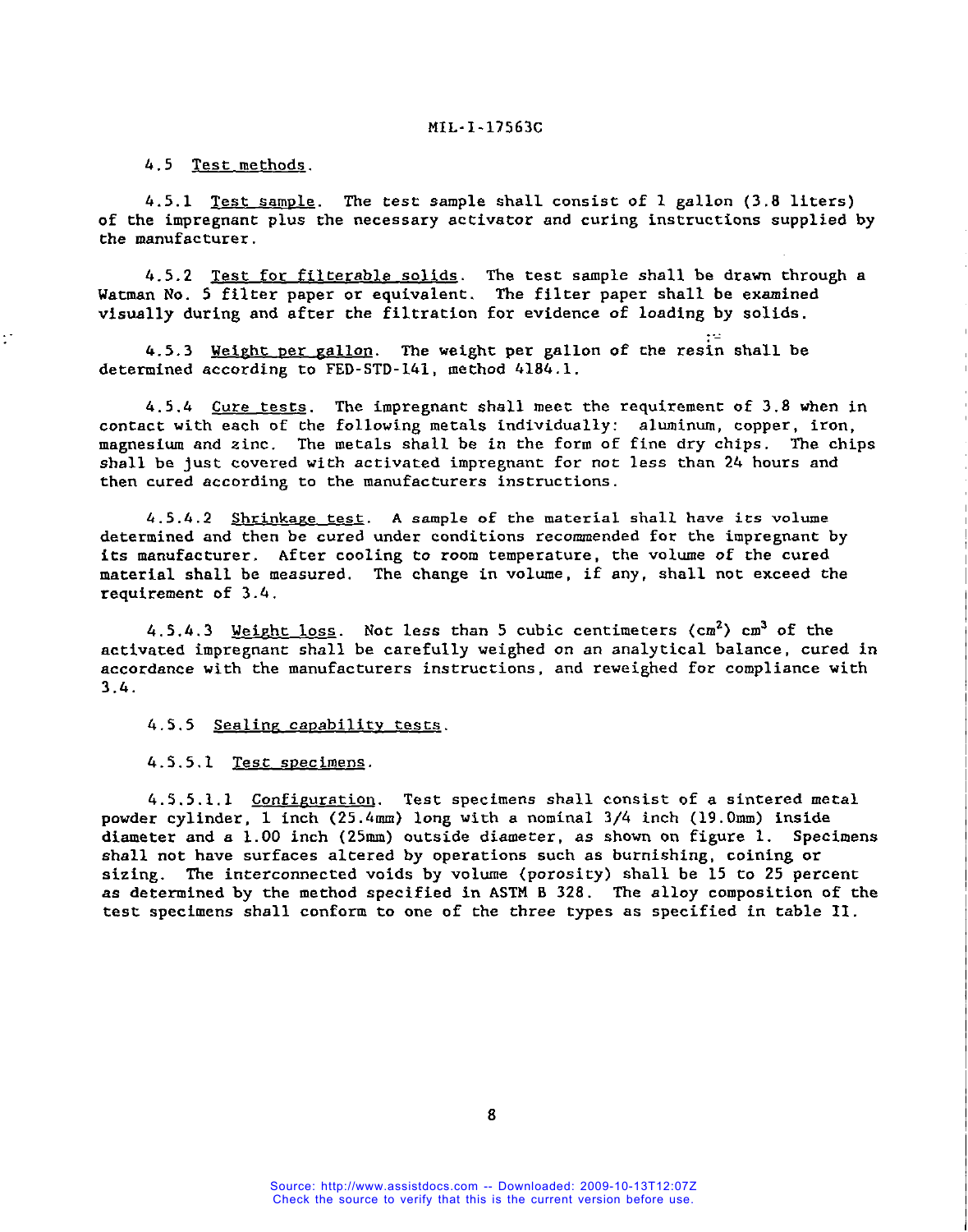|                                        |               | Composition percent |          |
|----------------------------------------|---------------|---------------------|----------|
| Element                                | Type I        | Type II             | Type III |
|                                        |               |                     |          |
| Copper                                 | $82.0 - 90.0$ |                     |          |
| Iron                                   | $1.0$ (max)   | 95.0 (min)          |          |
| Tin                                    | $9.5 - 10.5$  |                     |          |
| Lead, maximum                          | 4.0           | ---                 |          |
| Zinc, maximum                          | 1.0           |                     |          |
| Aluminum, minimum                      | بالمامات      | $\sim$ $ -$         | 99.0     |
| Carbon, maximum <sup>1</sup>           | 1.75          |                     |          |
| Total other elements by                |               |                     |          |
| diff., maximum percent                 | 0.5           | 4.0                 | 1.0      |
| Combined carbon <sup>2</sup> (on basis |               |                     |          |
| of iron only)                          |               | $0.60 - 1.00$       |          |
|                                        |               |                     |          |

# TABLE II. Powder metal test specimen chemical composition.

Commonly graphite. A maximum of 1-1/2 percent of another type of solid lubricant may be substituted when authorized.

2 The combined carbon may be a metallographic estimate of the carbon in the iron.

4.5.5.1.2 Specimen preparation. Specimens shall be placed in the pressure test apparatus of  $4.5.5.3$  and subjected to 20 lb/in<sup>2</sup> for a minimum of 5 minutes or until bubbling occurs to **test** for leakage prior to impregnating. Specimens that are to be subsequently impregnated shall be dried by placing in an oven at 250°F for 1 hour.

k.5.5.2 Impregnation. Test specimens for the tests of 4.5.5.4 shall be impregnated in accordance with MIL-STD-276.

4.5.5.3 Test method. The pressure test apparatus shall be made as shown on figure 2. Specimens shall be placed in the test apparatus, immersed in water and subjected to the air pressure specified in each individual test for a minimum of 3 minutes or until leak occurs. The specimen shall leak or not leak as stated in the individual test.

4.5.5.4 Pressure penetration test. One impregnated test specimen of each type shall be machined to remove a minimum of l/16th inch of material from the outer diameter, then etched with 6N nitric acid to remove 0.005 inch of material from the outer surface. The test specimens so prepared shall be subjected to 50 lb/in<sup>2</sup> aerostatic pressure with no leakage as specified in  $3.7$ .

.4.5.5.5 **Pressure** leakape test. **After** impregnation as specified in 4.5.5.2 two test specimens shall be tested for leakage ac 50 lb/in2. No leakage shall be permitted.

4.5.5.6 Environmental pressure conditioning test</u>. Two impregnated test specimens of each type as shown in table III shall be conditioned in each of the media as listed in table III and shall show no leakage when tested at 50  $1b/in^2$ .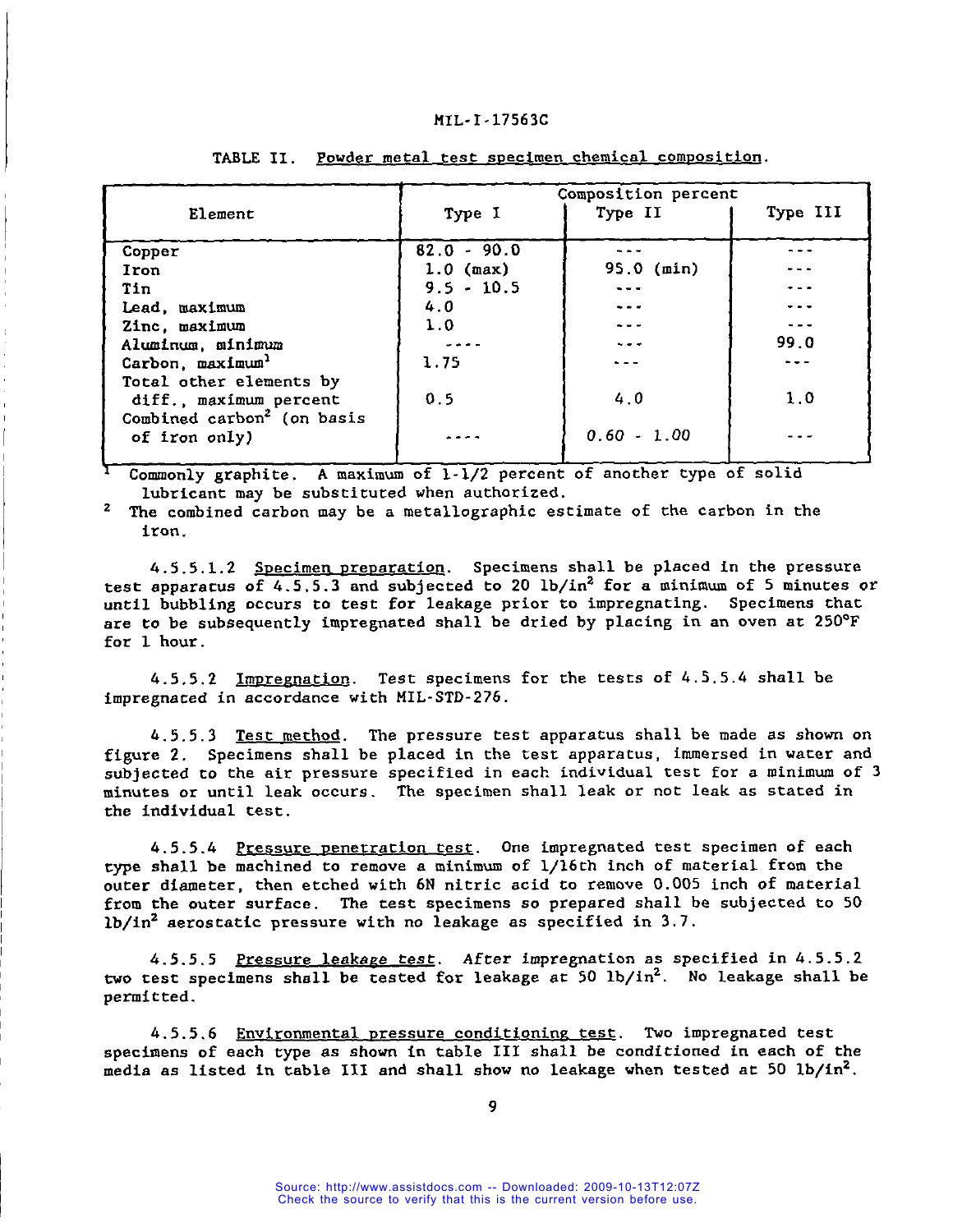# The conditioning time and temperature shall be as specified in table III. Only specimens showing no leakage when tested to 4.5.5.5 shall be used. All of the

The conditioning time and temperature shall be as specified in table III. Only specimens showing no leakage when tested to  $4.5.5.5$  shall be used. All of the tests indicated for each impregnant class shall be performed.

| Impregnant  | Specimen         |                            | Media         |                 |                                |
|-------------|------------------|----------------------------|---------------|-----------------|--------------------------------|
| Class       | Type             | Material                   | Specifi-      | Time            | Tempera-                       |
|             |                  |                            | cation        |                 | ture                           |
|             |                  | $\bullet$ . In the         |               |                 |                                |
| 1, 1a, 2, 3 | $\overline{AI1}$ | <b>Water</b>               |               | $\overline{14}$ | $212^{\circ}F(100^{\circ}C)$   |
|             |                  |                            |               | days            | (Boiling)                      |
|             | All              | O11                        | MIL-H-17672   | 14 <sub>1</sub> | 210 $\pm$ 5°F                  |
|             |                  |                            |               | days            | $(99 \pm 2.8^{\circ}\text{C})$ |
|             | A11              | Hydrocarbon                | $TT-S-735$    | 14              | $73.4 \pm 3.6$ °F              |
|             |                  | fluid                      |               | days            | $(23 \pm 2^{\circ}C)$          |
|             | All              | Carbon Removal             | $P - C - 111$ | 30              | $73.4 + 3.6$ °F                |
|             |                  |                            |               | minutes         | $(23 \pm 2^{\circ}C)$          |
|             | A11              | Lubricating oil            | MIL-L-7808    | 48              | $255 + 5^{\circ}F$             |
|             |                  |                            |               | hours           | $(121 \pm 2.8^{\circ}C)(1)$    |
|             | A11              | Turbine fuel               | MIL-T-5624    | 48              | 73.4 $\pm$ 3.6°F               |
|             |                  |                            |               | hours           | $(23 + 2^{\circ}C)$            |
|             | A11              | Ethylene glycol            | MIL-E-9500    | 14              | C1 $1-300+5$ °F                |
|             |                  |                            |               | days            | $(149+2.8°C)(2)$               |
|             |                  |                            |               |                 | $C1 2 - 397 + 5°F$             |
|             |                  |                            |               |                 | $(197+2.8°C)(2)$               |
| 1, 1a, 2, 3 | All              | Hydraulic fluid            | MIL-F-17111   | 14 <sub>1</sub> | $210+5$ °F                     |
|             |                  |                            |               | days            | $(99+2.8^{\circ}C)$            |
|             | All              | Fuel                       | ASTM D 910    | 48              | $73.4 + 3.6$ °F                |
|             |                  |                            |               | hours           | $(23+2^{\circ}C)$              |
|             | A11              | Diester grease             | MIL-G-23827   | 48              | $73.4 + 3.6$ °F                |
|             |                  |                            |               | hours           | $(23+2^{\circ}C)$              |
|             | All              | 18 percent                 | $0 - S - 809$ | $\mathbf{2}$    | $73.4 + 3.6$ °F                |
|             |                  | Sulfuric acid              |               | hours           | $(23+2^{\circ}C)$              |
|             | A11              | Stoddard solvent $P-D-680$ |               | 48              | $73.4 + 3.6$ °F                |
|             |                  |                            |               | hours           | $(23+2^{\circ}C)$              |
|             | A11              | Ethyl alcohol              | MIL-E-463     | 48              | $73.4 + 3.6$ °F                |
|             |                  |                            |               | hours           | $(23+2^{\circ}C)$              |
| 1, 1a, 2, 3 | A11              | Thermal resist-            | ------        | 14              | $300+5$ °F                     |
|             |                  | ance                       |               | days            | $(149+2°C)(2)$                 |
|             | All              | Thermal resist-            |               | 14 <sub>1</sub> | $500+5$ °F                     |
|             |                  | ance                       |               | days            | $(260 \pm 2.8$ °C) $(2)$       |
|             |                  |                            |               |                 |                                |
|             |                  |                            |               |                 |                                |

| TABLE III. | Conditioning tests. |
|------------|---------------------|
|            |                     |

 $\overline{\phantom{a}}$ 

 $(1)$ Specimens shall be cleaned in a suitable degreaser after exposure.

 $(2)$ Specimens shall be cleaned in a suitable degreaser for not less than 30 minutes prior to exposure to the stated conditions.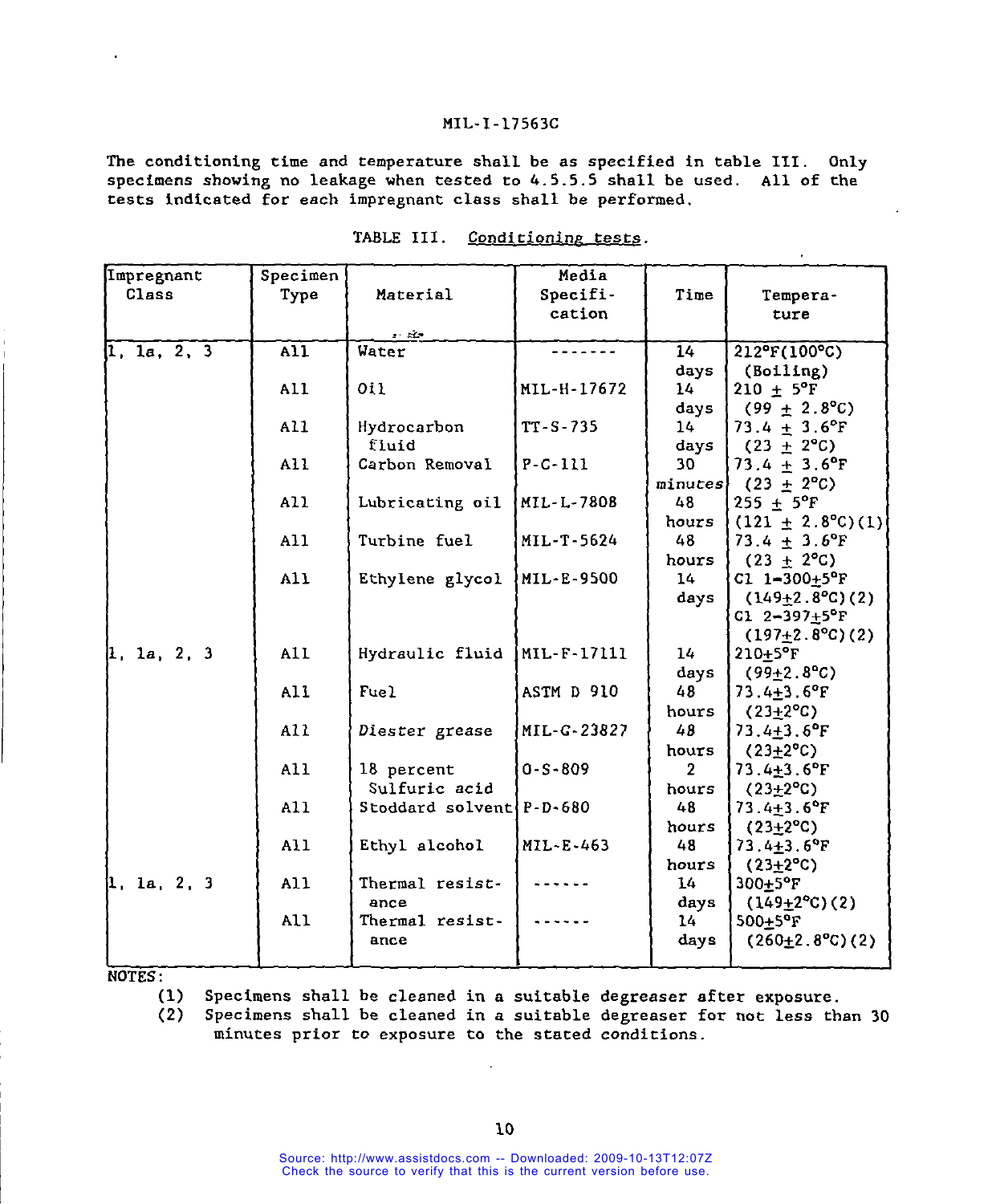4.6 Effect on paint systems (class 3 only). Two test specimens of each type impregnated with class 3 impregnant shall be heated at 300"F (149"C) for 4 hours, air cooled to room temperature, then placed in a refrigerated area held at  $-65 +$  $5^{\circ}F$  (-54 + 2.8°C) for not less than 1 hour. Immediately upon removal from refrigeration, the specimens shall be subjected to the internal aerostatic pressure. The test specimens shall be dried and reimpregnated. The following lacquer system shall then be applied to the test specimens in accordance with MIL-F-1826h: One coac each of wash **primer** in accordance with MIL-C-8514, lacquer primer in accordance with MIL-P-7962, and acrylicnitrocellulose lacquer in accordance with MIL-L-19537. The system shall be allowed to dry for 48 hours and then tested in accordance with method 6304 of FED-STD-141 to meet the requirement as specified in 3.11.

#### 4.7 Reactivity.

I

I

! I

I

4.7.1 <u>Test method</u>. The test for reactivity of the class 6 impregnant with explosives shall be conducted in accordance with method 403. 1.2 of MIL-STD-286. The tests shall be conducted at  $212^{\circ}$ F (100°C) in a constant temperature bath Specimens having the following composition shall be tested: "

- (a) 2.5 grams of aluminum chips impregnated with class la impregnant. (A type II specimen shall be impregnated and chips machined there from.)
- (b)  $2.5$  grams of TNT (see  $6.2.1$ ).
- (c) 2.5 grams of Composition B explosive (see 6.2.1).
- (d) 2.5 grams of aluminum chips impregnated with class la resin mixed with 2.5 grams of TNT.
- (e) 2.5 grams of aluminum chips **impregnated** with class la resin mixed with 2.5 grams of Composition B explosive.

4.7.2 Calculation. The unit capacity of the capillary and the volume of gas liberated during the **test shall** be calculated as specified in method 403.1,2 of MIL-STD-286. The reactivity of the impregnant with the explosives shall be calculated as follows:

Reactivity, in ml of gas liberated  $= x - (y+z)$ 

- $x m$  of gas produced by the 1:1 mixture of 2.5 grams of explosive plus 2.5 grams of class 6 impregnated. Metal chips (type 111 only) as described in **(d)** and (e) above.
- $y m$ l of gas produced by 2.5 grams of impregnated specimen alone.
- $z m$ l of gas produced by 2.5 grams of explosive alone.

**Reactivity** shall meet the requirement **of** 3.12.

4.8 Toxicity. The manufacturer shall provide sufficient information to permit a toxicological evaluation of his product to the Navy Environmental Health Center (NERC) , accompanied **with a request to** perform a health hazard risk assessment (HHRA) . As a minimum, the information shall include name, formula and approximate Percentage by weight Of each ingredient in the product; identification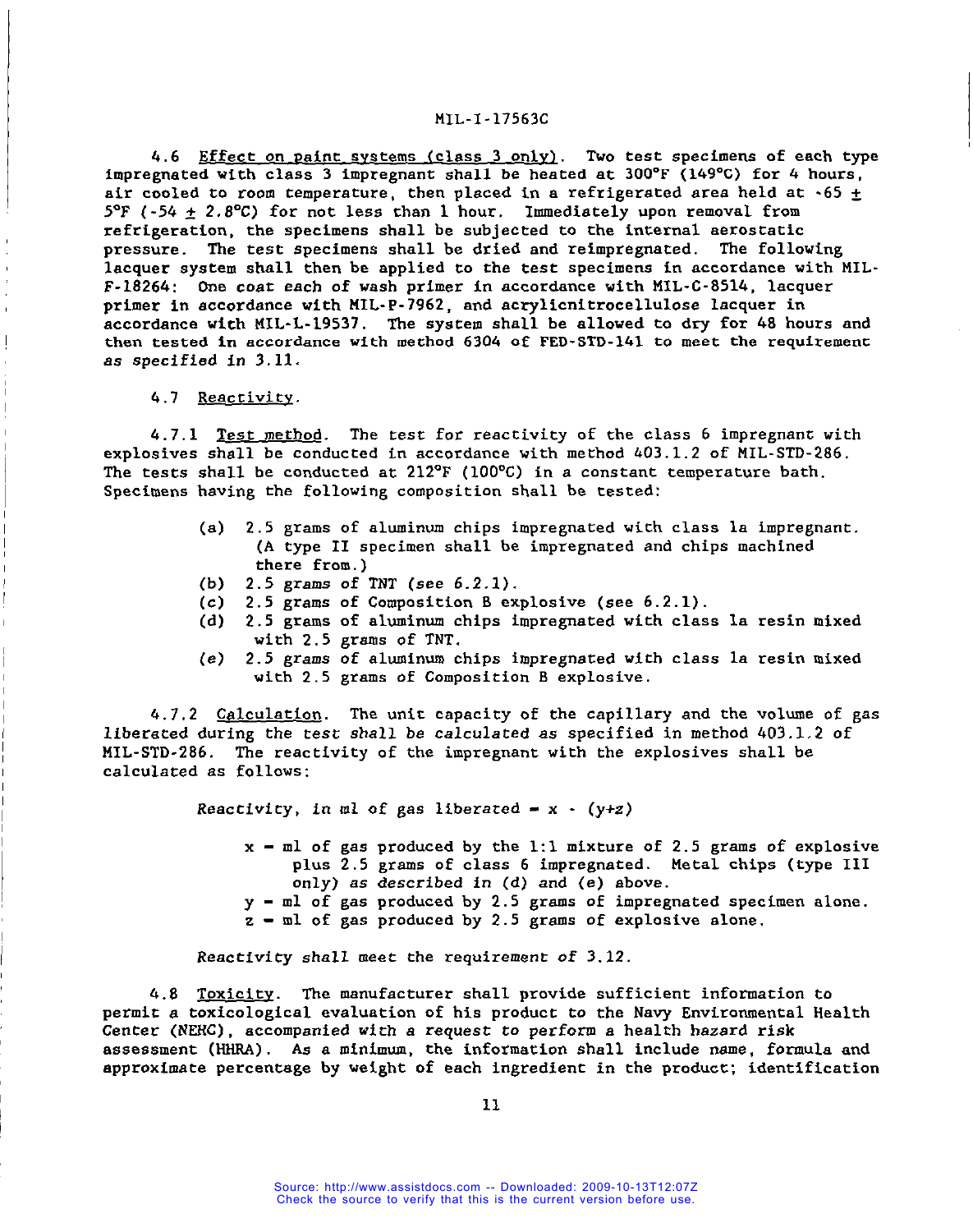of its pyrolysis products; and any other information as may be needed to permit an accurate appraisal of any toxicity problem associated with the handling, storage, application, use, removal, disposal, or combustion of the product. The request for HHRA shall also include a product material safety data sheet and a copy of the product label. The manufacturer shall provide any other information requested by NEHC to perform their evaluation. Proprietary data, which is clearly marked as such, will be held in the strictest confidence by NEHC. The request for a HHRA shall be addressed to the Commanding Officer, Navy Environmental Health Center, 2510 Walmer Avenue, Norfolk, Virginia 23513-2617, Attention: Mr. J .R. Crawl,  $\sim$  CIH/NEHC-34. The manufacturer shall also send a copy of the letter which requests the HHRA to the Chief, Bureau of Medicine and Surgery (MED-03B4) , Washington, DC 20372-5120. Upon receipt of the HHRA performed by NEHC, the manufacturer shall send a copy to the Naval Sea Systems Command, Code 05M, Washington, DC 20362-5160, with a request for approval.

4.9 Inspection of packaging. Sample packages and packs, and the inspection of the preservation-packaging, packing and marking for shipment, stowage, and storage shall be in accordance with the requirements of section 5 and the documents specified therein.

5. PACKAGING

(The packaging requirements specified herein apply only for direct Government acquisitions. )

5.1 Packaging. Packaging shall be level A or C, as specified (see 6.2).

5.1.1 General requirements. General requirements for packaging shall be as follows :

- (a) Aerobic thermal cure material. Unless otherwise specified (see 6.2), the impregnant shall be packaged in screw top or multiple friction top rectangular cans, steel pails, or metal drums, whether furnished in a liquid, jelly or powdered form. When components required to equal one unit of issue, producing the specific quantity of product, shall be packaged together as a kit in a unit container. The capacity and style of the containers shall be as specified by the contracting activity (see 6.2) .
- (b) Anaerobic ion cure material. Unless otherwise specified (see 6 .2), the impregnant shall be packaged in rectangular screw top low density polyethylene carbons.

## 5.1.2 Level A.

5.1.2.1 Liquid materials. Liquid materials shall be packaged in rectangular cans with a screw cap closure not exceeding 1-gallon capacity in accordance with type I of PPP-C-96; closed top style 5-gallon steel drum in accordance with type I, class 4, 5 and 6 of PPP-P-704 with screw cap closure; or in 17C or 5B metal drums, with closed top style and double seamed- in head in accordance with 17E of the Department of Transportation (DOT) Regulations, Title 69.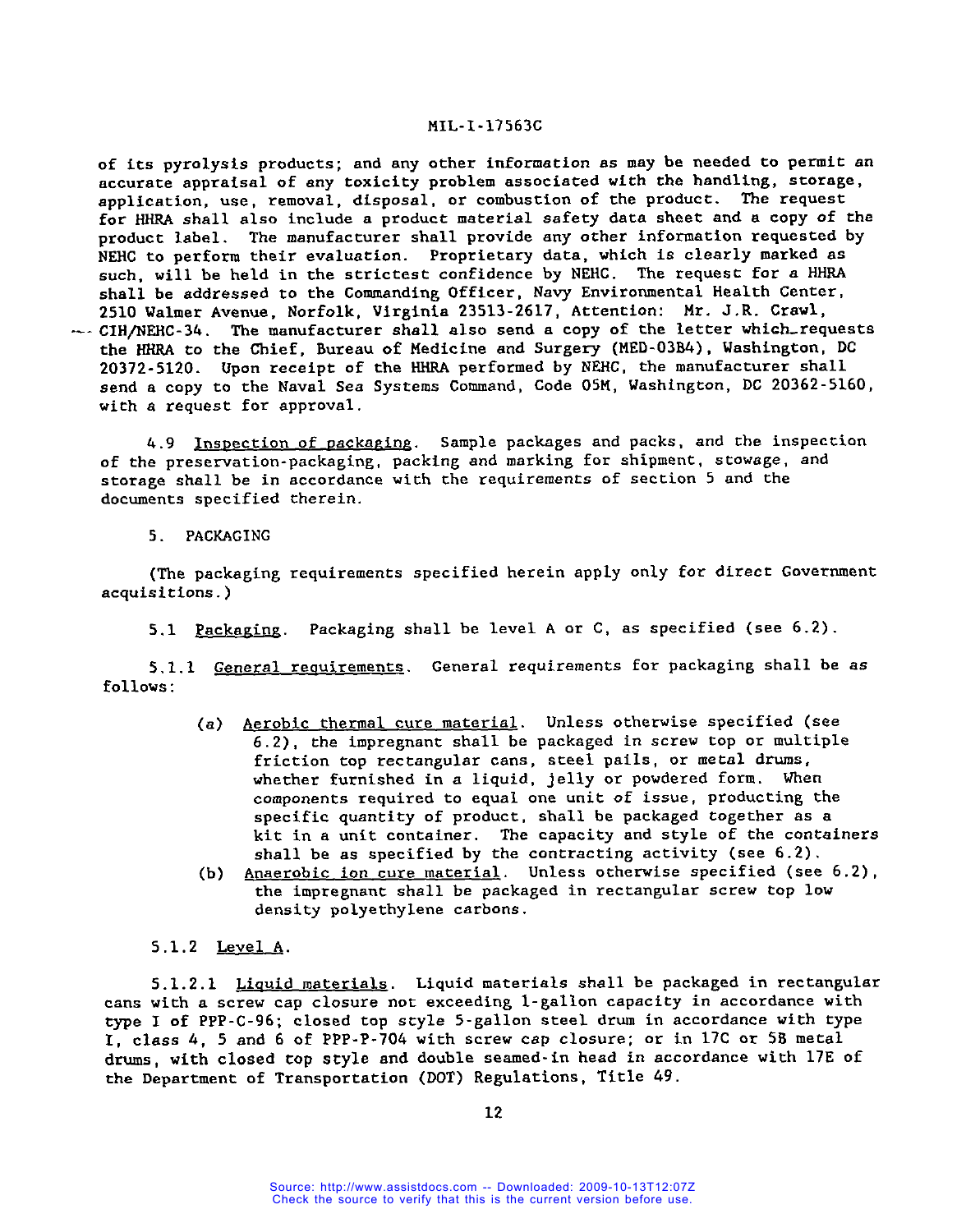# MIL-I-l7563c

5.1.2.2 Powdered and jelly-type material. Powdered or jelly-type materials shall be packaged in round containers with a multiple friction top closure not exceeding 1-gallon capacity in acordance with type V, class 2 of PPP-C-96; 5**gallon** round open top style containers with 16 lug closures, in accordance with type V, class 2 of PPP-C-96; or in 6- co 55-gallon open top style metal drums, with bolted ring seal closures and with side seams welded, in accordance' with 37D of DOT Regulations, Title 49.

5.1.3 Level  $C$ . Preservation-packaging shall afford protection against deterioration and physical damage. The contractor's normal retail or wholesale preservation-packaging methods may be utilized when such meets the requirements.

5.2 Packing. Packing shall be level A, B or C, as specified (see 6.2).

5.2.1 Levels A and B containers. The cans shall be packed in accordance with the appendix of PPP-C-96. Drums will require no overpacking.

5.2.2 Level  $C$ . The impregnant shall be packed for shipment in a manner acceptable to the common carrier and which will ensure safe delivery at destination, in a satisfactory condicion, at the lowest applicable rate. Containers, packing, or method of shipment shall comply with Uniform Freight or National Motor Freight Classification Rules or Regulations or other carrier rules, as applicable, to the mode of transportation.

5.3 Marking. In addition to any special marking required (see 6.2), unit containers and exterior shipping containers shall be marked in accordance with MIL-STD-129, and shall include the date of manufacture and special storage instructions, as necessary.

5.4 SDecial marking. The container shall be marked with recommended mixing procedures.

5.5 Material safecv data sheet. A copy of che material safety data sheet (Form OSRA-20) shall be attached to the shipping document for each destination (see 3.15) .

## 6. NOTES

I I

I

(This section contains information of a general or explanatory nature that may be helpful, but is not mandatory.)

6.1 Intended use. The impregnating material covered by this specification is intended to seal porosities present in aluminum, copper, irons, (excluding steels) magnesium, and zinc alloy castings or powdered metal components. Impregnating materials are not to be used to effect acceptance of an unacceptable Casting .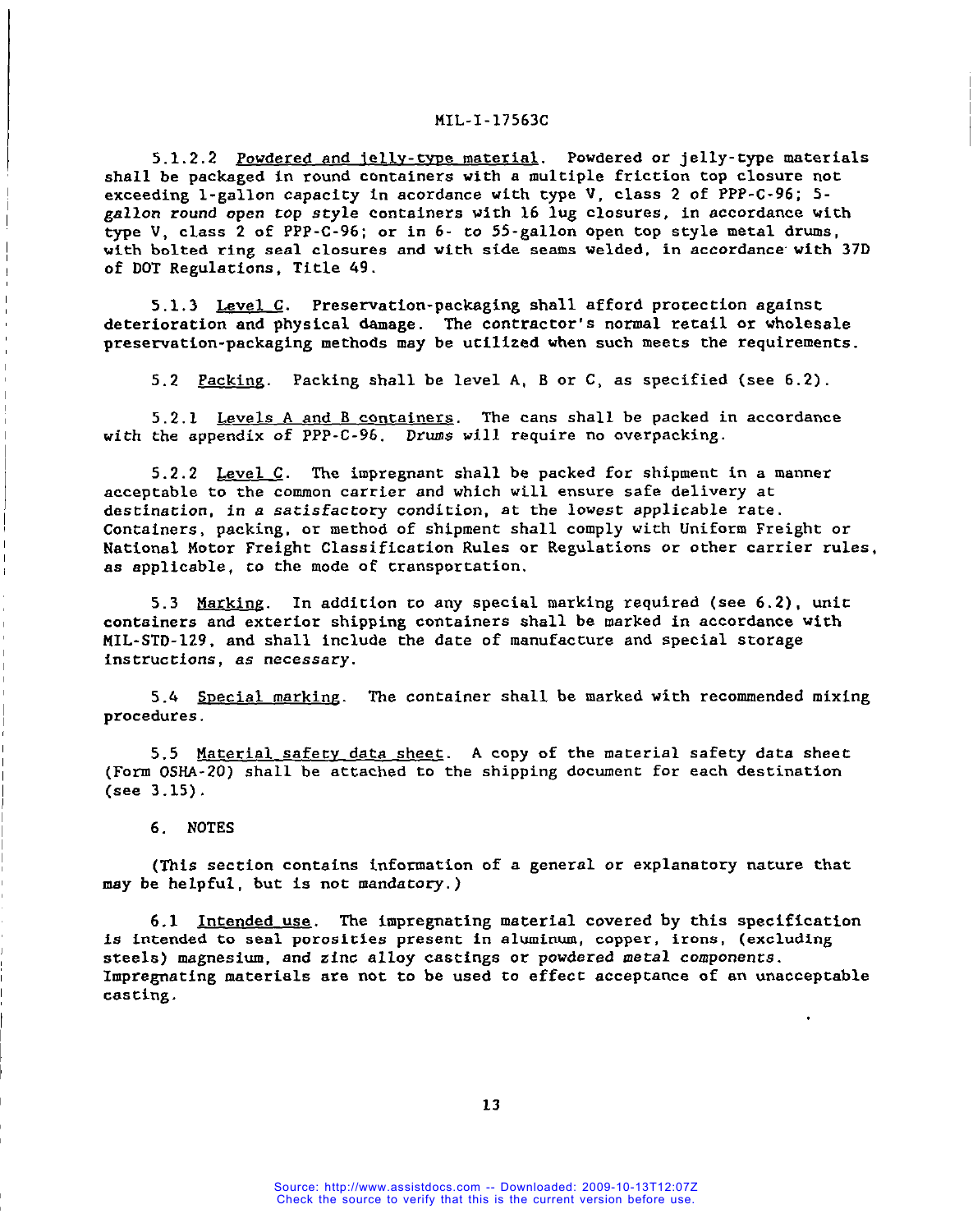6.2 Acquisition requirements. Acquisition documents must specify the following:

- (a) Title, number, and date of this specification.<br>(b) Class of impregnant required (see  $1.2$ ).
- Class of impregnant required (see 1.2).
- (c) Issue of DODISS to be cited in the solicitation and if required, the specific issue of individual documents referenced (see 2.1.1 and 2.2).
- (d) Submittal of Naval Sea Systems Command approval letter regarding toxicity (see  $3.14$ ).
- (e) Levels of packaging and packing required (see 5.1 and 5.2).
- (f) Size and type of containers required (see 5.1.1).

6.2.1 TNT and Composition B explosive can be obtained from the following:

E. 1. DuPont de Nemours Inc. Wilmington, Delaware

Eastman Kodak Corp. Rochester, New York

6.3 Consideration of data. The following Data Item Descriptions (DIDs) should be considered when this specification is applied on a contract. The applicable Data Item Descriptions (DIDs) should be reviewed in conjunction with the specific acquisition to ensure that only essential data are requested/provided and that DIDs are tailored co reflect the requirements of the specific acquisition. To ensure correct contractual application requirements, a Contract Data Requirements List (DD Form 1423) must be prepared to obtain the data, except where DOD FAR Supplemental 27.475-1 exempts the requirement for a DD Form 1423.

| Reference paragraph DID number |               | <u>DID title</u> | <u>Suggested tailoring</u> |
|--------------------------------|---------------|------------------|----------------------------|
| 4.1, 4.1.1, 4.5                | DI-NDTI-80809 | Test reports     | $- - - - - -$              |

The above DIDs were cleared as of the date of this specification. The current issue of DOD 5010.12-L, Acquisition Management Systems Oata Requirements Control List (AMSDL) , must be researched to ensure that only current cleared DIDs are cited on the DD Form 1423.

6.4 Qualification. With respect to products requiring qualification, awards will be made only for products which are, at the time of award of contract, qualified for inclusion in Qualified Products List QPL No. 17563 whether or not such products have actually been so listed by that date. The attention of the contractors is called to these requirements, and manufacturers are urged to arrange to have the products that they propose to offer to the Federal Government tested for qualification in order that they may be eligible to be awarded contracts or purchase orders for the products covered by this specification. activity responsible for the Qualified Products List is the Naval Sea Systems The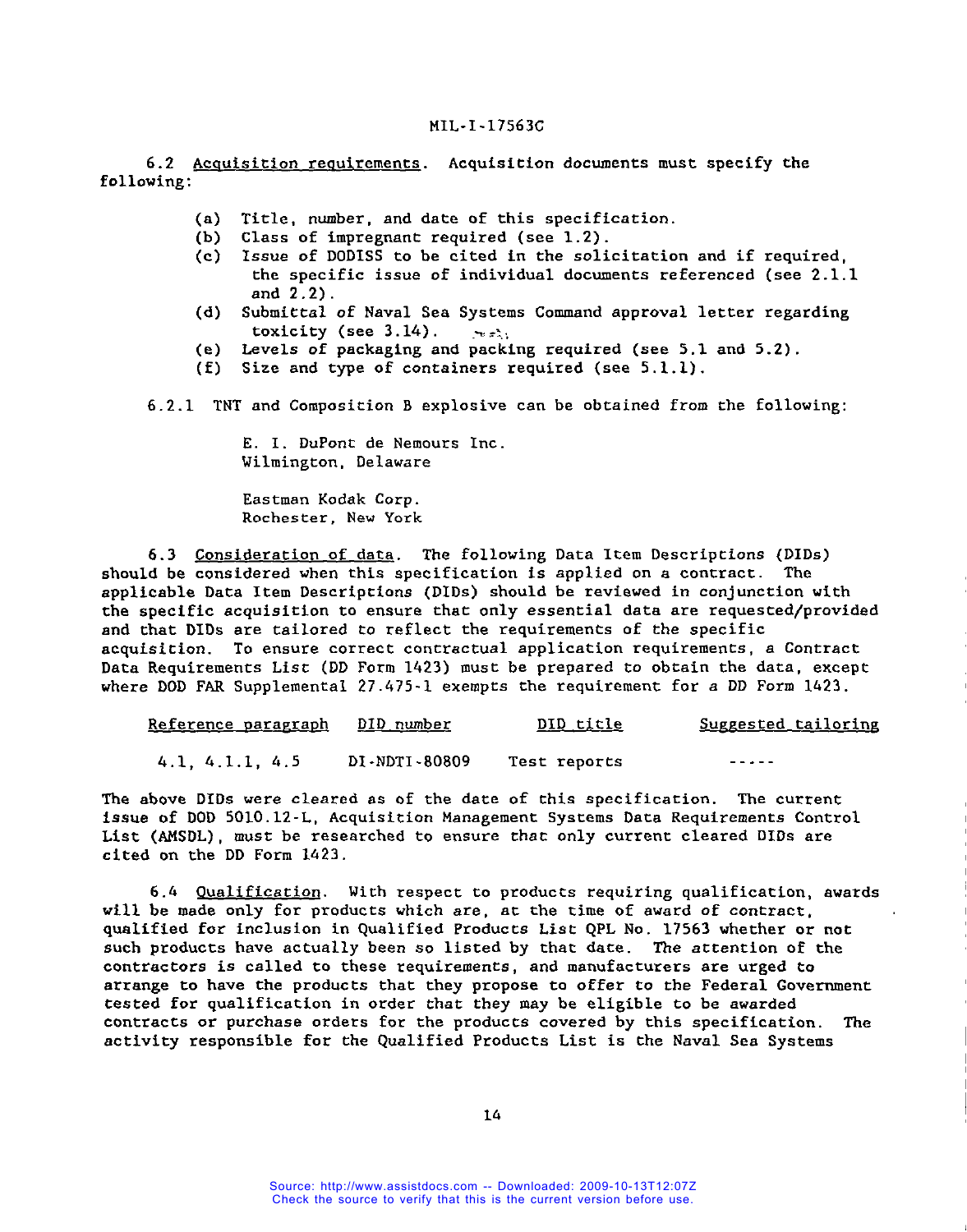Command, SRA 05Q22, 2531 National Center Building 3, Washington, DC 20362-5160 and information pertaining to qualification of products may be obtained from that activity. Application for qualification tests may be made in accordance with "Provisions Governing Qualification SD-6" (see 6.4.1).

6.4.1 Copies of "Provisioning Governing Qualification SD-6" may be obtained upon application co the Standardization Documents Order Desk, Bldg 4D, 700 Robbins Avenue, Philadelphia, PA 19111-5094.

6.5 Subcontracted material and parts. The preparation for delivery requirements of referenced documents listed in section 2 do not apply when material and parts are acquired by the contractor for incorporation into the equipment and lose their separate identity when the equipment is shipped.

6.6 Material safety data sheets. Contracting officers will identify those activities requiring copies of completed Material Safety Data Sheets prepared in accordance with FED-STD-313. The pertinent Government mailing addresses for submission of data are listed in FED-STD-313.

6.7 <u>Supersession data</u>. This specification includes the requirements of MIL-I-13857B, dated 17 February 1984 (see table Iv) and MIL-I-68690 dated 14 January 1971.

| MIL-I-17563C                                                          | MIL-I-17563B                             | MIL-I-6869D        | MIL-I-13857       |
|-----------------------------------------------------------------------|------------------------------------------|--------------------|-------------------|
| Class 1<br>Class 2<br>Class 3<br>Class 1, 2, 3<br>Class 1<br>Class la | Class 1<br>Class 2<br>Class 3<br>Class 4 | Class 1<br>Class 2 | Type I<br>Type II |

| TABLE IV. |  | Supersession data. |  |
|-----------|--|--------------------|--|
|-----------|--|--------------------|--|

6.8 Sublect term (kev word) listing.

Aerobic Anaerobic Castings Porosity Resins Sealing

I

I

I

I

I

 $\vert$ 

 $\mathbf{L}$ 

15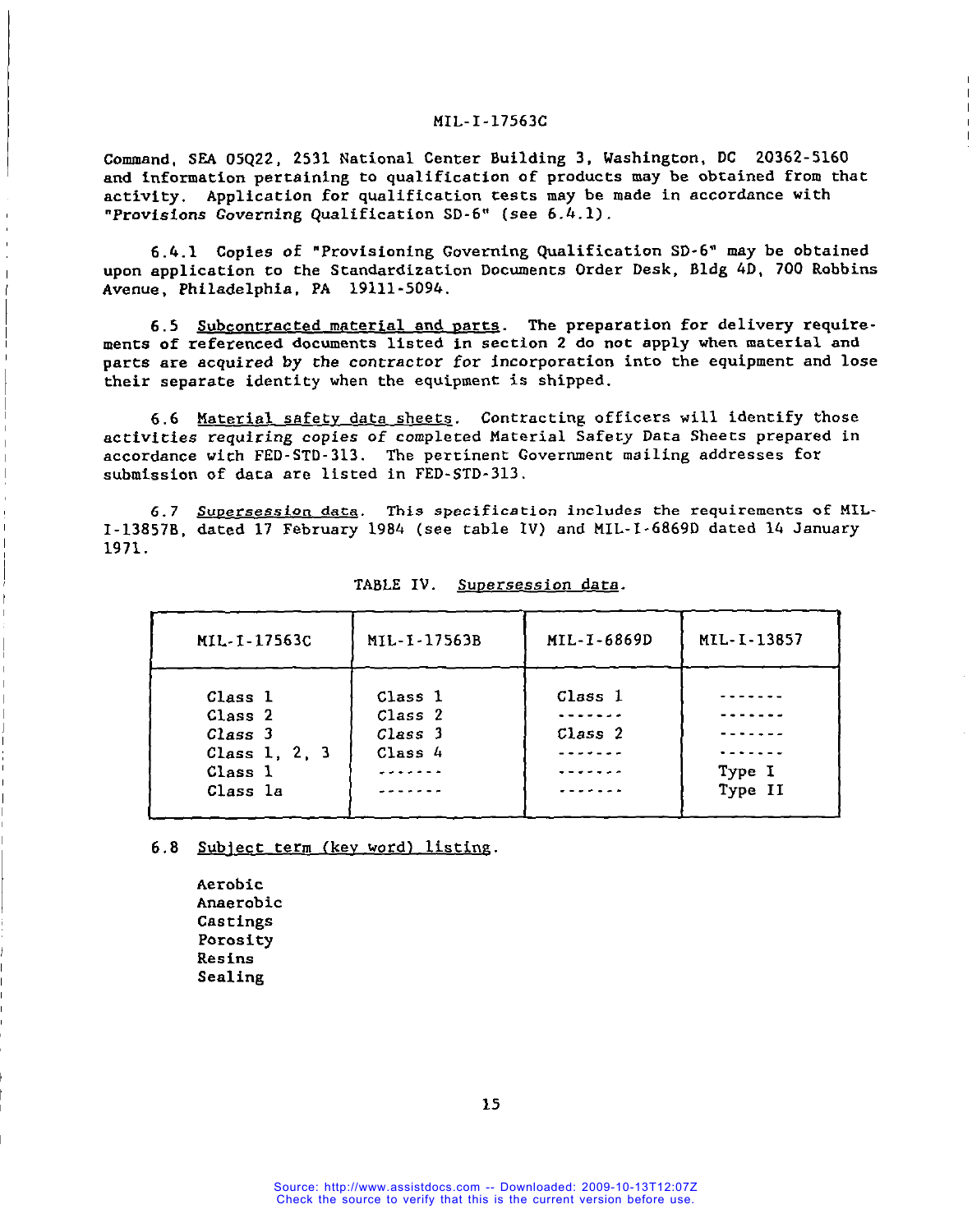6.9 Changes from previous issue. Asterisks are not used in this revision to identify changes with respect to the previous issue due to the extensiveness of the changes.

Custodians: Preparing activity: Navy - SH Army - EA Navy - SH. (Project 6850-1056) Review activities: Army - MR DLA - GS

User activity: Navy - AS, OS

**1**

Source: http://www.assistdocs.com -- Downloaded: 2009-10-13T12:07Z Check the source to verify that this is the current version before use.

 $\ddot{\phantom{a}}$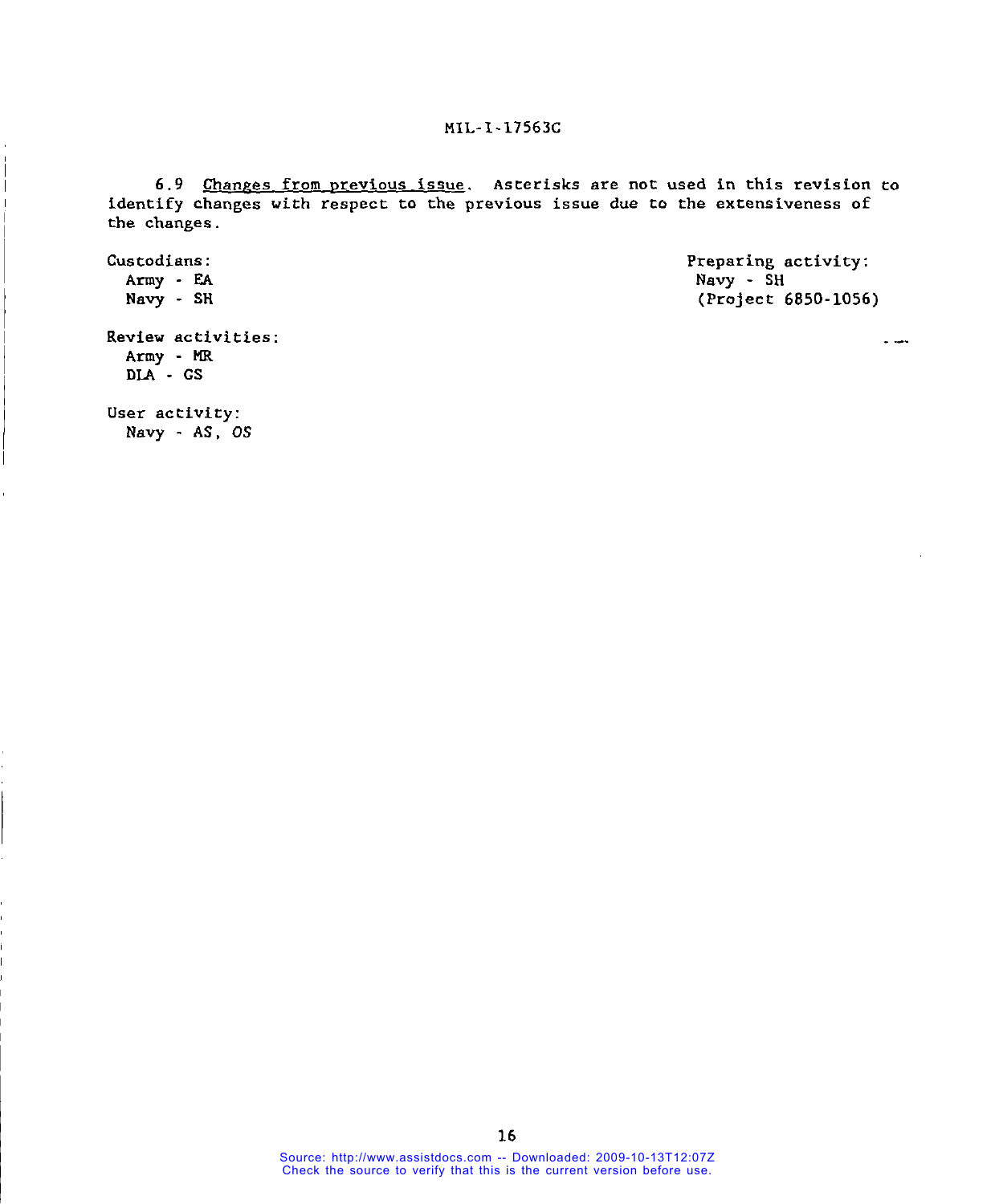



. . .

i







17

Source: http://www.assistdocs.com -- Downloaded: 2009-10-13T12:07Z Check the source to verify that this is the current version before use.